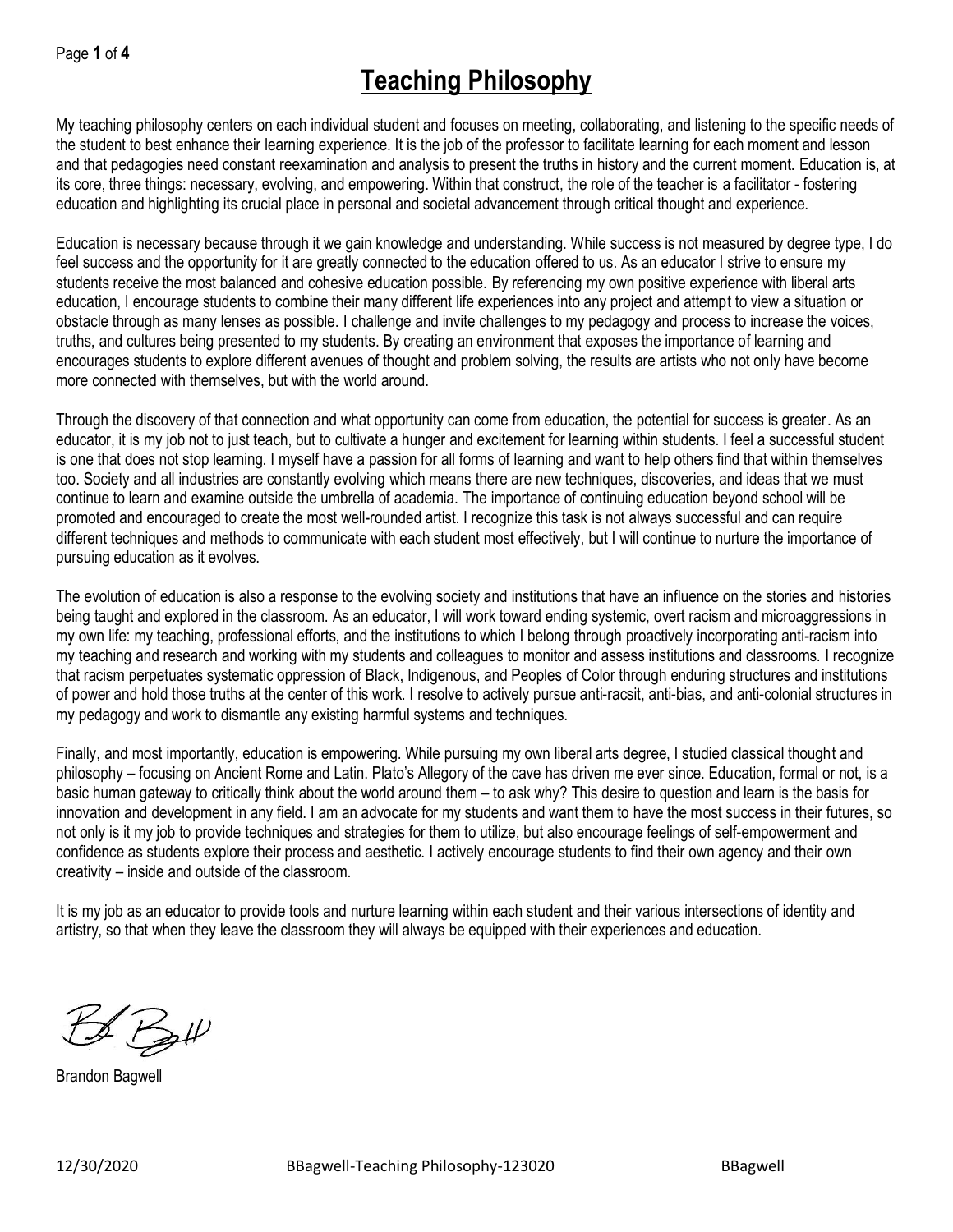# **Theatrical Lighting Specific Philosophy**

The requirement of clear and collaborative communication is critical to all areas of theatrical design, but in a medium that is intangible, such as lighting, developing these skills is imperative. To have accurate conversations with directors, choreographers, fellow designers, and other elements of the production, lighting designers must learn to bring a tangibility to their media while being able to translate the needs and requests of other areas. The irony in the field is that designs from all disciplines are commonly generated at different points in the production process but making sure that all elements are not being created in a vacuum yields a stronger and more cohesive product. Knowing the importance of having designers establish trust and clear communication between collaborators, I see it as my role as a professor to both provide students with the basic tools needed to be a lighting designer while also providing them opportunities to refine those tools and make them their own.

The duality of the lighting designer is something I have always been interested in and can be incredibly stressful. Accurate communication is key at all points of the process, and with theatrical design being amorphous, things can change quickly. Strong communication is crucial for the production, and a stable foundation for a successful project. The lighting designer spends the first and final portions of the design process with the entire team, but a span of pre-production time is spent communicating to assistants and electricians. That balance of being able to juggle working with the macro of the production, then immediately jump to having conversations pertaining to the micro of the specifics of lighting, becomes critical to a smooth process. A lighting designer needs to work as a collaborative cog in the machine, but they also need the focus and discipline to work and communicate while other elements are at different stages of the process. I feel the best way for designers to remain flexible in meeting these needs is to analyze the design process and necessary tools to be successful at each milestone.

I approach the design process in four main sections: design development, actualization of design, implementation of design and finally, adjudication of design.

## **A. Design Development**

The lighting designer's process begins long before stepping into the theatre. Establishing a strong, dramaturgically backed understanding of the text is fundamental. Script analysis is crucial to ensure the design choices being made support the source material – the text. This analysis informs the historical setting, plot structure, and technical obstacles for the production to creatively solve. Through initial conversations with the director, the lighting designer can gain an understanding of the lens and approach the director is looking to take with the production – this knowledge can then be taken to fellow design team members to find creative solutions to costumes, sets, lighting, and all other elements of the production. These solutions all have the same goal of serving both the director's vision and the playwright's text – this can be a difficult line to walk, but a collaborative answer can be achieved. The basic tools necessary for a lighting designer here are an understanding of the different design elements, a foundation in dramaturgy, and collaborative, communicative skills to share their ideas and inspiration in different ways and media.

## **B. Actualization of Design**

After the initial conversations and design process are complete, the lighting designer must flex their duality and move to a more individualized approach to design. The large team conversations are not over, but now the emphasis must be placed on the individual design process and element. The lighting designer will take away and respond to the other design elements. Each designers' unique process will ultimately lead to the creation of the plot – this being the technical drawing that depicts where all the lighting instruments and positions will be in a production. Not only is the drawing important, there are additional materials (i.e. channel hook-ups, instrument schedules, focus charts, magic sheets, etc…) that must also be generated to ensure proper interdepartmental communication. Designers must stay alert and communicative in this process to ensure the precious time in the theatre is used to its full potential.

I also feel it is the job of the lighting designer to have an advanced understanding of the lighting system and technical needs of the production. There is the need for some autonomy between designers and lead electricians, but a strong lighting designer will be able to exercise the combination of being both a designer and technician to help keep the process moving forward. The ability for a designer to remain engaged, flexible, and passionate through the production process can result in a more fulfilling and collaborative design process.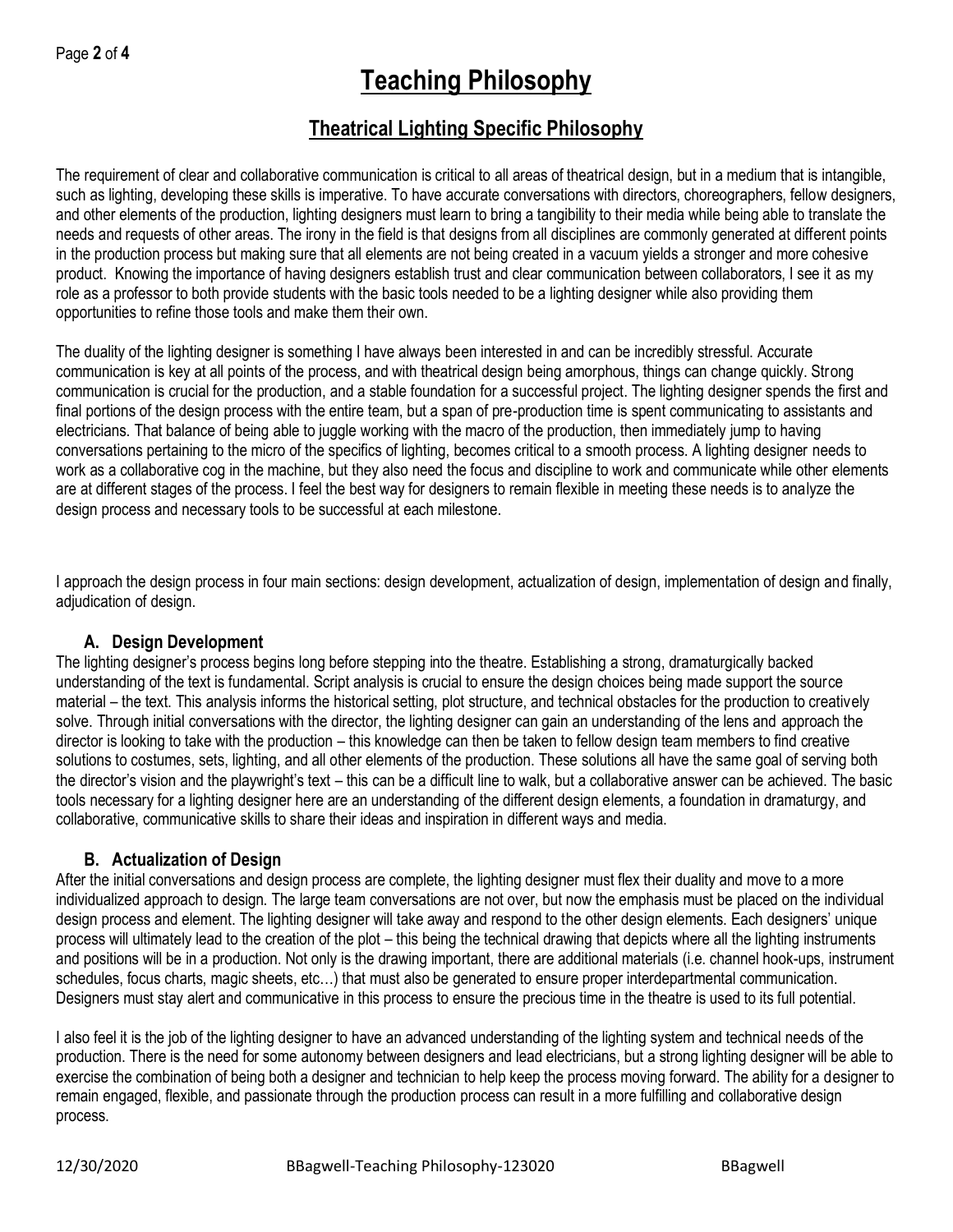# **C. Implementation of Design**

Once a production has moved past the load-in and focus process, it is time for all the designers and creative teams to meet back in the theatre to put the puzzle of the production together. Pulling from those initial conversations, choices can be made to support the production's story as well as the lens the audience will see the story through. It is during tech week that the lighting designer is put in the 'hot seat' and has a condensed amount of time to create, test new ideas, fail/succeed, and craft their portion of the design. While this process can be incredibly taxing both mentally and physically – maintaining clear, positive communication skills though the long hours of tech is essential. Clear communication allows for ideas and notes to be passed internally or externally to serve the show. While in the theatre, the lighting designer will manage the needs of their fellow collaborators while leading the lighting team. As previously discussed, designers need to have the technical expertise to understand the lighting console and its language to achieve their design. They will constantly be communicating with a console programmer, but without knowing what the tools in their tool kit can do and how they function a designer will not be able to utilize them to their full capabilities. This process can be strenuous when keeping up with software and technologies, however instilling and maintaining self-motivation in young designers is important, especially as they begin their careers. Again, focusing on the importance of a well-rounded education not just in the micro of lighting design but the macro of the theatrical industry.

### **Lighting Design Courses**

My approach to lighting design and education is that inspiration can come from anywhere and the best learning is done when people get their hands dirty and experience. Lighting design courses should help strengthen script analysis and basic design research skills while allowing for personal aesthetic growth. Classes should help strengthen the collaborative vocabulary and allow students to see different points of view in the theatre. Students will be required to create and present their work (designs or electrical projects) to their peers – they will then defend these choices in an organized, cohesive manner.

Some example classes and brief structure:

- **Intro to Design**: Basics of design and composition. Starting at basic ideas such as line and shape and expanding that knowledge to include other fundamental design elements. The class does not focus on theatrical design specifically, but rather the ideas and tools to use to create effective compositions for different applications. Weekly design projects with class-room wide reflection and analysis will also start to strengthen communication skills as students describe, defend, and critique peers' work in a productive and supportive environment.
- **Lighting Design 1**: Basics of lighting design and plot creation. Strengthening the text analysis to support design. Working on basic paperwork generation and hands on light lab projects. This course will focus on introducing a wide range of students with a base to have conversations focused on lighting as a medium and actualizing those conversations.
- **Lighting Design 2**: Advanced lighting design techniques. Expanding the conversation to avenues outside of theatrical lighting design (architectural, event, opera, etc…). This course will focus on a more in-depth exploration of lighting design and development of personal process and aesthetic.
- **Basics of Assistant/Associate Lighting Design**: The skills of a good assistant carry directly over to the skills of a good designer. The attention to detail and technical knowledge required of an assistant can promote good habits and stronger communication in a designer's own process. The course will focus on the lighting assistant's role inside and outside of the theatre at the different stages of production.
- **Drafting/Software**: Classes that specifically look at bettering the students' understanding of software in the industry. Vectorworks (2D/3D), Google Sketchup, Adobe Photoshop, Microsoft Suite (focus on Excel), FileMaker Pro. Outside of drafting skills, the software list will expand and develop as the industry does.
- **Director/Designer Collaboration**: It is easy for collaborators to tunnel-vision and focus on their element of design. A class in collaboration allows for a wide variety of students (from different design disciplines) to take on different roles in a production team: director, scenic, lighting, costumes, sound, projections. Through a healthy rotation of scripts and productions, groups will be tasked with creating unique takes and approaches to productions. This course will focus on the importance of collaborative communication and working with other design elements.
- **Intro Theatrical Electrics**: A basic introduction to the base electrician, rigging, and productions' needs of someone in lighting. Learning to circuit, hang, focus, and program lights will be a focus of the course.
- Advanced Theatrical Electrics: Moving into skills that could be utilized by production/master electricians and programmers. From more advanced wiring and practical work, to full network and system creation, these classes will be focused on advanced electrical knowledge and plot planning.